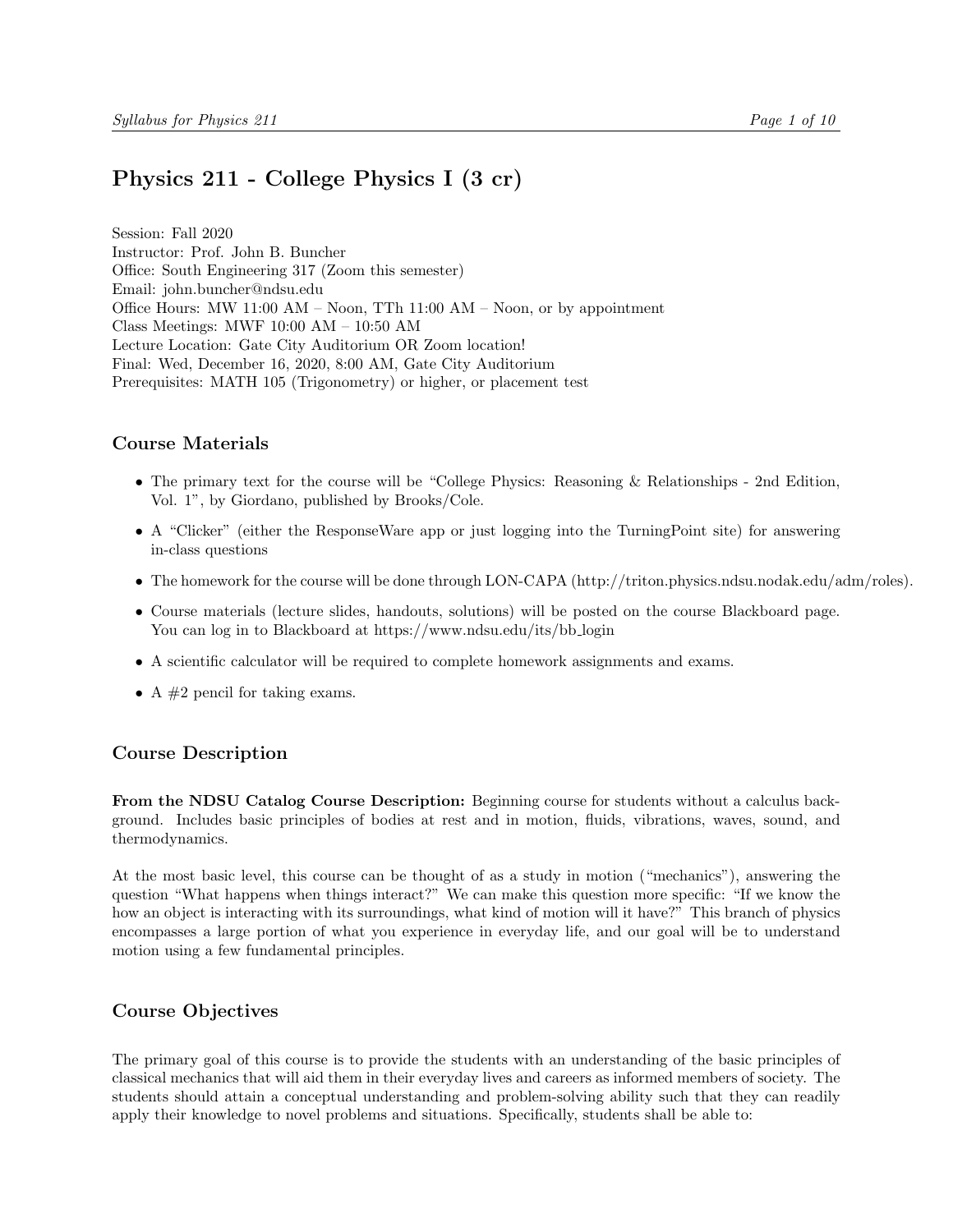- Reason qualitatively & quantitatively about linear & rotational motion, forces, energy, momentum, and fluids using a few foundational dynamical and conservation principles
- Translate between a graph and its physical meaning in the contexts of motion, forces, energy, and momentum
- Apply the laws of thermodynamics to determine if a given thermodynamic process is allowed

#### Course Policies

#### Grades

Your final grade will be determined according to the following weights and cutoffs:

| Clicker Questions | $5\%$                                               | 88 %      |
|-------------------|-----------------------------------------------------|-----------|
| Reading Quizzes   | 5%                                                  | 78 %      |
| Weekly Homework   | $25\%$                                              | 68 %      |
| Exams             | $20\%$ each $(3 \text{ exams}, \text{drop lowest})$ | 58 %      |
| Final             | $25\%$                                              | $< 58 \%$ |

Your LOWEST score of the THREE MIDTERM EXAMS will be DROPPED. I reserve the right to lower the grade cutoffs listed above, however they will not be raised.

Note that exams make up 65% of your final score! It is crucial that you prepare and study accordingly.

If you participate in 85% of all clicker questions, you will receive the full 5%. Clicker questions are NOT graded for correctness.

#### Homework

We will use the LON-CAPA on-line homework system for assignments this semester. Each week will have (roughly) 2-3 on-line Reading Quizzes and one on-line Weekly Homework due. Additionally, you are expected to read the assigned sections of the text and work any suggested problems before class so that you are prepared to ask and answer questions in lecture.

Late Policy: Late assignments will normally be given zero credit. Official exceptions will be accepted (documented illness, family emergency, official university function, etc.).

### Out of Class Time

The university defines that a student with adequate preparation should spend 3 hours per credit on the course each week in order to earn an average grade in the course. You should aim higher than "average student, average grade", so expect to spend more than 6.5 hours per week (3 hours per credit times 3 credits minus three 50 minute lectures) on this course each week outside of class.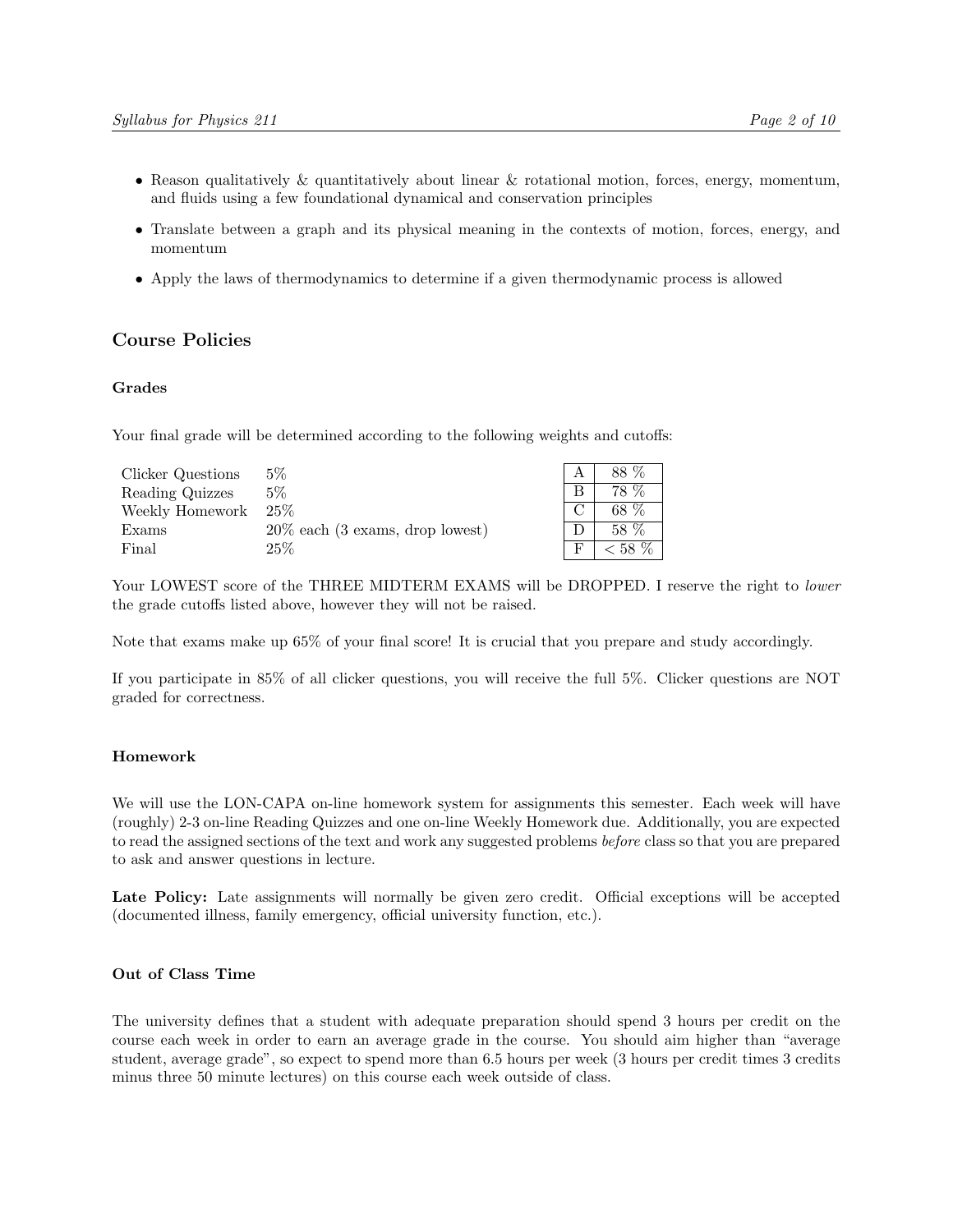#### Attendance & Participation

According to [NDSU Policy 333](#page-0-0) [www.ndsu.edu/fileadmin/policy/333.pdf,](#page-0-0) attendance in classes is expected. Veterans and student service members with special circumstances or who are activated are encouraged to notify the instructor as soon as possible and are encouraged to provide Activation Orders.

To succeed in this course it is crucial that you attend the lecture and prepare accordingly. In order to receive the the most out of lecture, you must arrive on-time and be prepared for that day's class. Preparation includes (but is not limited to):

- Reading the assigned sections of the text
- Providing feedback in the on-line reading quizzes
- Working the assigned problems
- Bringing the text and any posted lecture slides to class

Additionally, when the class is asked a question (or asked to do something in groups), you are to make every effort to come up with an answer. In-class questions are designed to get you to think, so when answering do not worry about getting the wrong answer, if you knew everything already you would not need to enroll in the course!

#### Labs

The laboratory companion to this class is considered a separate course. Students taking the lecture are not required to enroll in the lab course. The first meetings of PHYS 211L will be held the week of September 2nd.

#### Exams

Exams will be closed-book and taken during lecture. You are not allowed to work with other students on the exams. Any topic covered in class, the reading assignments, or the homeworks may appear on the exam. Details of the format of the exams will be covered closer to the exam time.

Missed Exam Policy: Missed will normally be given zero credit. Only official exceptions will be accepted (documented illness, family emergency, official university function, etc.).

#### Office Hours

You are highly encouraged to make use of Office Hours (listed on the front of the syllabus). Office Hour times may change as the semester progresses, and you will be notified if they do. If you need to meet outside of those times, email me and we should be able to work something out. During office hours, we can discuss anything that you wish (homework, grading, concepts, exams, topics of interest, etc.)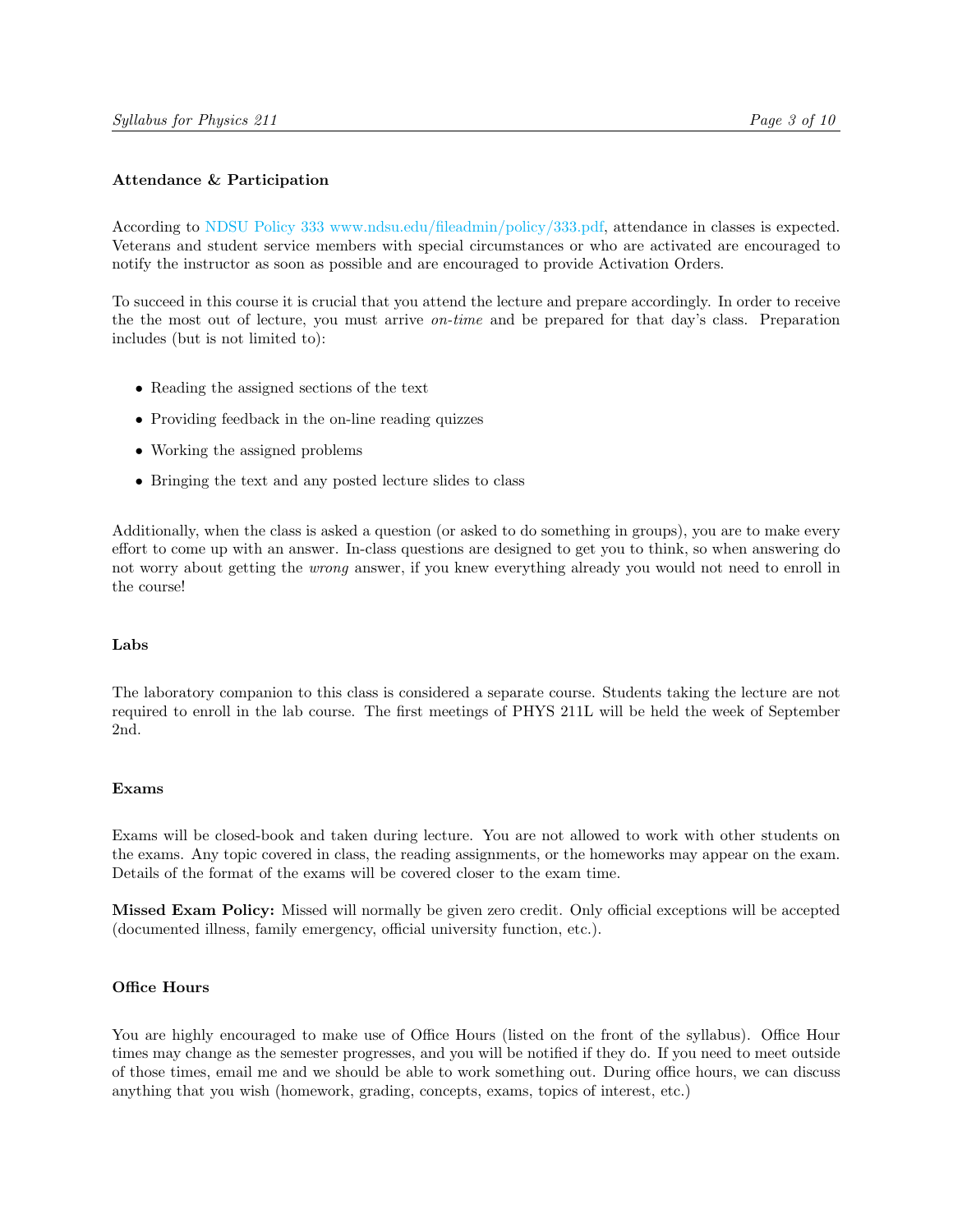#### Accommodations

Any students with disabilities or other special needs, who need special accommodations in this course, are invited to share these concerns or requests with the instructor and contact the [Disability Services Office](http://www.ndsu.edu/disabilityservices) [http://www.ndsu.edu/disabilityservices/](http://www.ndsu.edu/disabilityservices) as soon as possible.

# Feedback

If you have any concerns about the course or suggestions on how it may improve, please let me know! I am happy to consider and implement student suggestions, and I have had success implementing such suggestions in previous courses.

# On Academic Dishonesty

The academic community is operated on the basis of honesty, integrity, and fair play. [NDSU Policy 335:](http://www.ndsu.edu/fileadmin/policy/335.pdf) [Code](http://www.ndsu.edu/fileadmin/policy/335.pdf) [of Academic Responsibility and Conduct](http://www.ndsu.edu/fileadmin/policy/335.pdf) applies to cases in which cheating, plagiarism, or other academic misconduct have occurred in an instructional context. Students found guilty of academic misconduct are subject to penalties, up to and possibly including suspension and/or expulsion. Student academic misconduct records are maintained by the [Office of Registration and Records.](http://www.ndsu.edu/registrar) Informational resources about academic honesty for students and instructional staff members can be found at [www.ndsu.edu/academichonesty.](#page-0-0)

You are highly encouraged to work with your fellow students, and to seek out their assistance or the assistance of the instructor, in all of your studies. Working with another person is highly beneficial for both people when there is a healthy working relationship. However, whatever you turn in must be your own work and words. Copying someone else's work and turning it in as your own is a case of academic dishonesty. While we are using LON-CAPA for the homework this semester, the answers you enter still need to represent your own work. You are not permitted to collaborate with anyone else on exams.

If you have any questions about what constitutes academic dishonesty it is your responsibility to ask before the assignment is due.

# Need Additional Help?

If you would like additional help outside of office hours, then you are in luck! Free individual drop-in tutoring is available in the Physics Department tutor room (South Engineering 322) and from NDSUs ACE program (http://www.ndsu.edu/studentsuccess/tutoring schedule/). I will post the Physics Department tutor room hours as soon as they are available. Please use one of the tutoring resources if you have a large number of questions.

# Advice

Here are some helpful tips for success in the course, from my own personal experience and suggestions of other professors.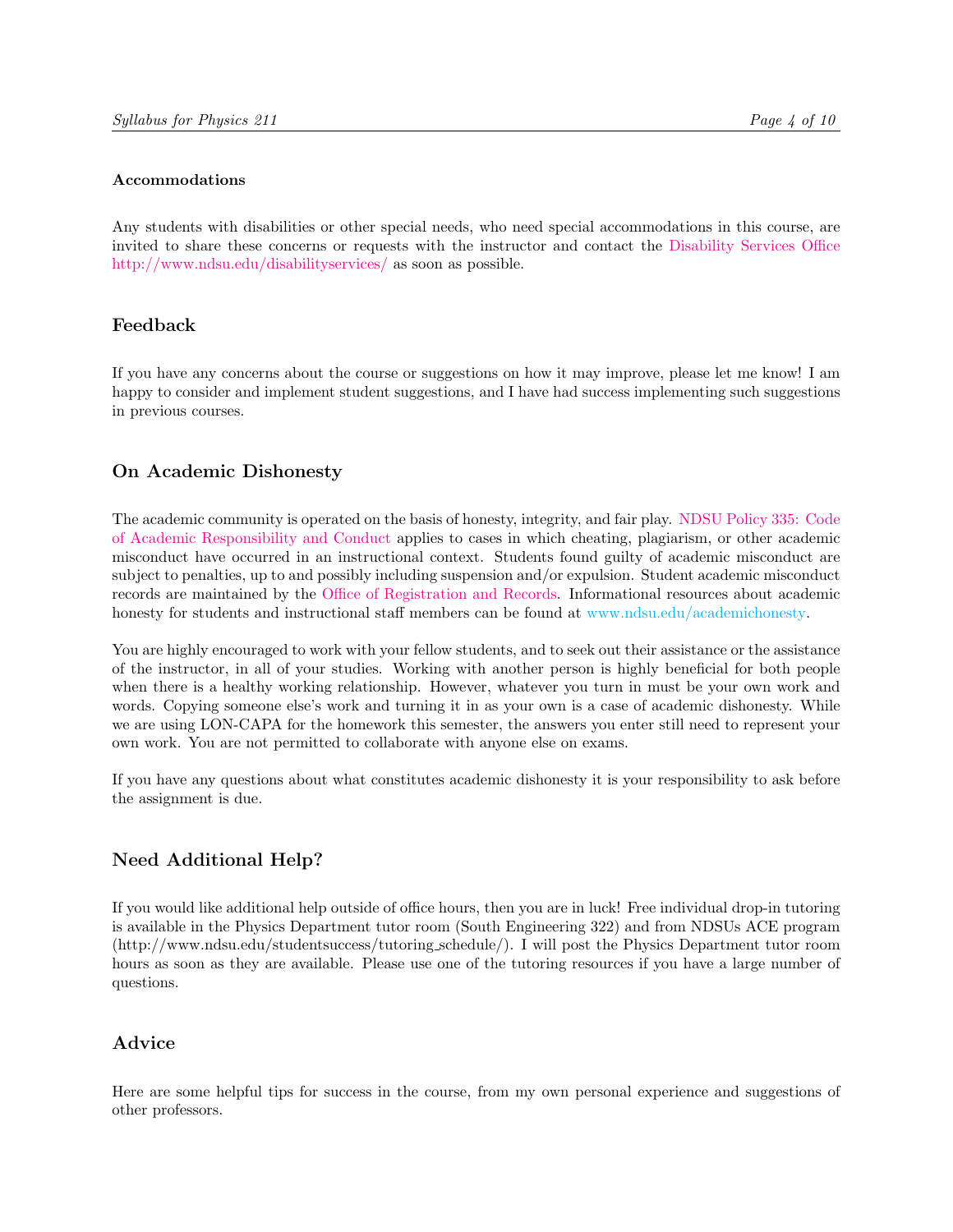- 1. Work every day: It is crucial that you keep up with the material and to develop your conceptual understanding. Working a little bit every day will get you much farther that working for a long time once a week or so. You will often need to read the problems, think about them, and then come back to them later once you've had a chance to reflect on them.
- 2. Practice: Physics cannot be learned simply by reading, attending lecture, and memorizing the pages of your physics text. The single best way to learn physics is to  $d\sigma$  it, by practicing via the in-class exercises, lab work, homework, the workbook, etc. This will help get you ready for the exams!
- 3. Ask for Help: Help is available through me via my office hours (or by appointment), other faculty in the department, your fellow students, and private tutoring.
- 4. Read Before Lecture:. That way, you're seeing the material for the second time, and are much better prepared to ask questions on things you're having trouble understanding.
- 5. Read Critically: Ask questions and take notes! If something is not clear, make a note of it so you can ask in class. You should also be working through steps done (or omitted) in class and the text. As a friend of mine once said; "The exam will NOT ask if you agree with our solution, but will ask you to come up with your OWN solution."
- 6. Participate: It may not seem like it, but attempting to answer the questions in class will significantly help you. Even if you don't know the answer, thinking about what you want to answer will help you understand what ideas you need to spend more time on, and what specific things you need more practice with. Participate all the time!
- 7. Use Time Effectively: If you've been stuck on one problem for 30 minutes, switch to another one (which may cause you to think about the troublesome one in a different way), or seek assistance. That being said, do not despair if it is not obvious what to do after 5 minutes of thinking. These problems will require some extra thought.
- 8. Don't Panic: Physics is challenging. Like anything else worthwhile, it will take practice and perseverance to succeed, but the rewards of understanding how the universe works at a deeper level are well worth it.

# COVID-19 Specifics

This section of the syllabus contains information that is not part of my normal syllabus, pertaining to the circumstances around COVID-19.

# Communication

- The primary method of communcation will be through your official NDSU email address. This should be checked frequently (a few times per day).
- I will maintain a course web page via Blackboard. This is where lecture recordings, PDFs of any lecture slides, assignments, etc., will be posted. Emails you receive will also show up here under "Announcements".
- The *primary* mode of lecture delivery will be via Zoom, and I will be attending from home. You are welcome to attend lecture either in the assigned classroom (South Engineering 221) or whereever is convenient for you, as long as you can fully participate. This requires a microphone and video camera of some sort, and your phone is likely not sufficient!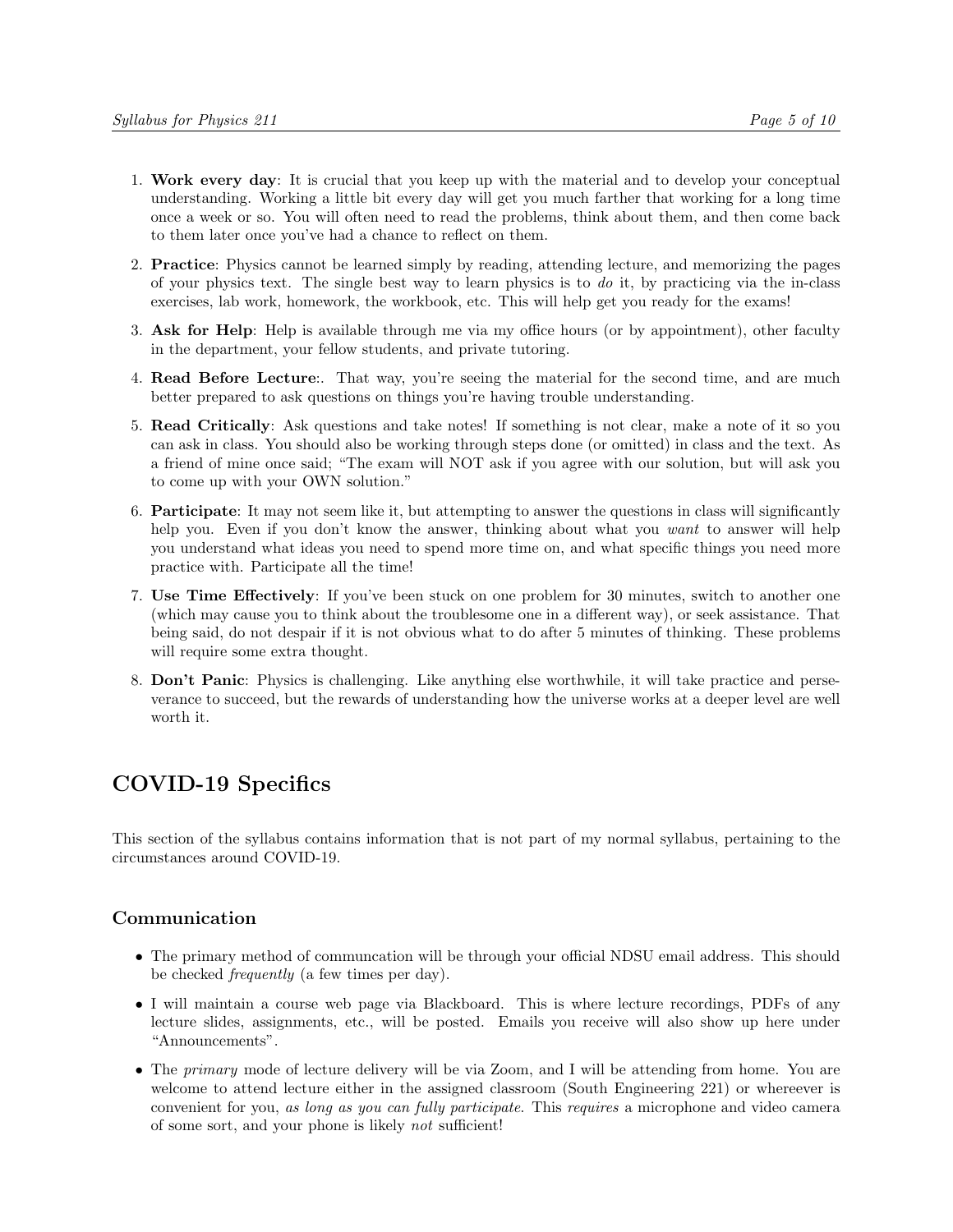• I will have scheduled office hours via Zoom, please feel free to drop by without an appointment, or to make an appointment if the regularly-scheduled hours conflict with your schedule!

# Health and Safety Expectations

- NDSU REQUIRES students to wear face coverings in classrooms. Remember, wearing a face covering is intended primarily to protect others in case you are infected but to not show symptoms.
- You must properly wewar a face covering (covering both the mouth and nose) for the entirety of class.
- In accordance with this, food and drink are NOT allowed in the classroom.
- If you fail to properly wear a face covering, you will be asked to leave the classroom, and you will be referred to the Dean of Students Office for disciplinary action as needed.
- Students who cannot wear a face covering due to a medical condition or disability may seek accommodation through Disability Services (701)-231-8463; [https://www.ndsu.edu/disabilityservices/\).](https://www.ndsu.edu/disabilityservices/)
- Disinfecting supplies are provided for you to disinfect your learning space. You may also use your own disinfecting supplies.
- Students should observe social distancing guidelines whenever possible. Students should avoid congregating around instructional space entrances before or after class. Students should exit the instructional space immediately after the end of class to ensure social distancing and allow for the persons attending the next scheduled class to enter the classroom.
- In accordance with [NDSU Policy 601,](https://www.ndsu.edu/fileadmin/policy/601.pdf) failure to comply with instructions, including this syllabus, may be handled according to the Code of Student Conduct resolution process and may result in disciplinary sanctions.

# Attendance Expectations

- Students are expected to attend every class and remain in class for the duration of the session when it is safe to do so in accordance with NDSU guidance regarding COVID-19.
- In this course students should participate in the course mostly synchronously, whether that is in the physical classroom or virtually through Zoom. Do NOT feel that you have to attend in the classroom. When needed, students are also able to participate virtually in asynchronous discussions and activities and submit assignments virtually.
- While the participation policy for this course is outlined in the main syllabus, please note that I will be flexible regarding deadlines for students who are experiencing illness or other challenges related to COVID-19. Please contact me as early as possible if you think you may not be able to complete an assignment or participate in the course due to illness.
- Do NOT come to class if you are sick (cold, flu, allergies, COVID). Even for something like "allergies", other students will have heightened anxiety around you. You can view the lectures remotely and ask any questions you have on Zoom.

If you are ill,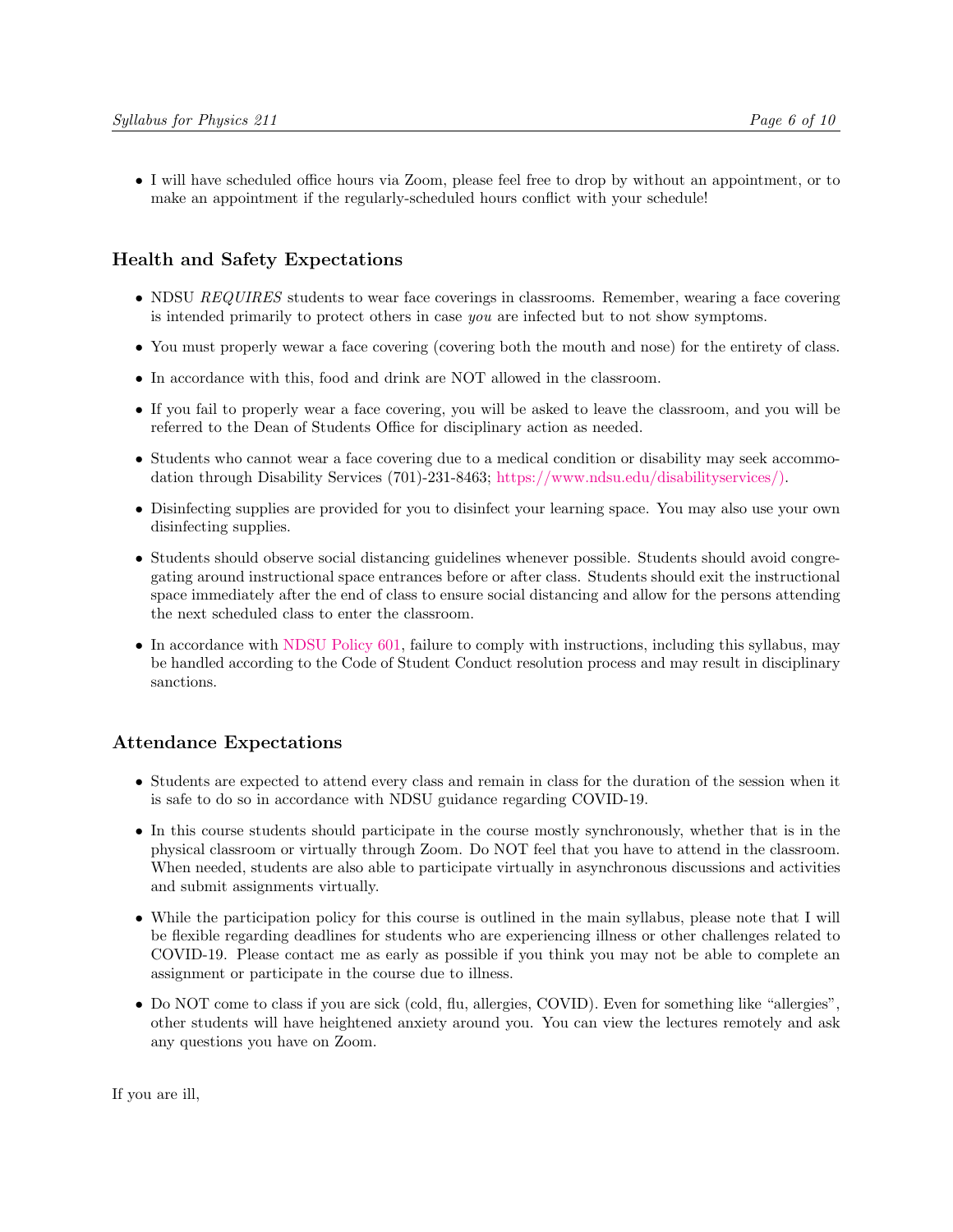- If you are unable to attend class at the regularly scheduled time due to illness, contact me for alternate arrangements, including recordings of class sessions and assignments as well as accommodations and extensions as needed.
- Do NOT come to class if you are sick. Please protect your health and the health of others by staying home and participate in class remotely. For information on COVID-19, symptoms, testing, and steps to stay healthy see [https://www.ndsu.edu/studenthealthservice/covid](https://www.ndsu.edu/studenthealthservice/covid_19/) 19/.
- Do not come to class if you have been exposed to individuals who tested positive for COVID-19 and/or you have been notified to self-quarantine due to exposure.
- If you are absent from class as a result of a COVID-19 diagnosis or quarantine, the decision for approval of all absences and missed work is determined by the course instructor. As instructor, I will do the following to help you make progress in the course:
	- You will be able to participate in class remotely.
	- You will be able to submit assignments and take exams remotely.
	- I will be flexible with deadlines.
	- Other remote learning options will be determined on a case-by-case basis.

### Assignment Submission

• All assignments will be submitted electronically through LON-CAPA.

### HyFlex Options

As stated earlier, I will NOT by physically present in the classroom this semester until further notice. You are welcome to attend class in the classroom, but may also attend remotely. You can find general guidance on NDSU's implementation of HyFlex at [https://kb.ndsu.edu/learn.](https://kb.ndsu.edu/learn)

- If you are at high risk of contracting COVID-19 (and/or of infecting someone who is high risk), you have the option of attending class remotely. You may opt to do so at the beginning of the semester or as the need arises during the semester.
- To participate in HyFlex instruction remotely, you must have access to the requisite technology, including a laptop/computer with a functioning microphone, speakers (or headphones) and webcam, as well as reliable internet access.
- To opt for the remote learning experience in this course inform the course instructor via email as soon as possible.

### Additional Resources for Students

It is normal to feel overwhelmed at the best of times, but especially now. As a member of the NDSU community, resources are available for you should you need help in dealing with adverse reactions to things happening in the world today. A variety of resources are listed below: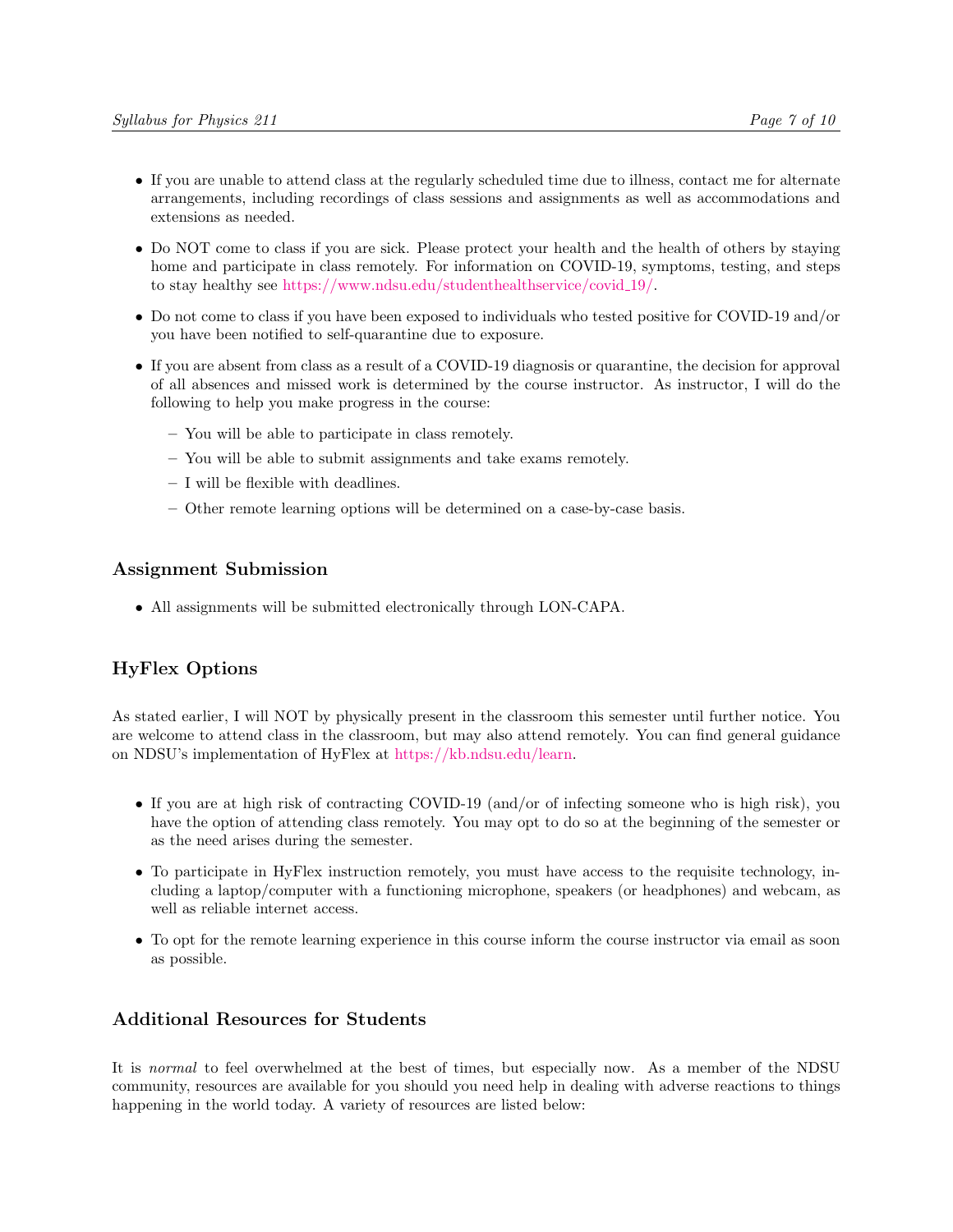For students on campus and remotely (telehealth):

Counseling Services: 701-231-7671; <https://www.ndsu.edu/counseling/>

Disability Services: 701-231-8463; <https://www.ndsu.edu/disabilityservices/>

Student Health Service: 701-231-7331; <https://www.ndsu.edu/studenthealthservice/>

Dean of Students Office: 701-231-7701; <https://www.ndsu.edu/deanofstudents/>

In a crisis or emergency situation: Call University Police: 701-231-8998 Call 9-1-1 Go to a Hospital Emergency Room Go to Prairie St. Johns for a Needs Assessment: 701-476-7216 (510 4th St. S.) Call the FirstLink Help Line: 1-800-273- TALK (8255) or 2-1-1 Call Rape and Abuse Crisis Center: 701-293-7273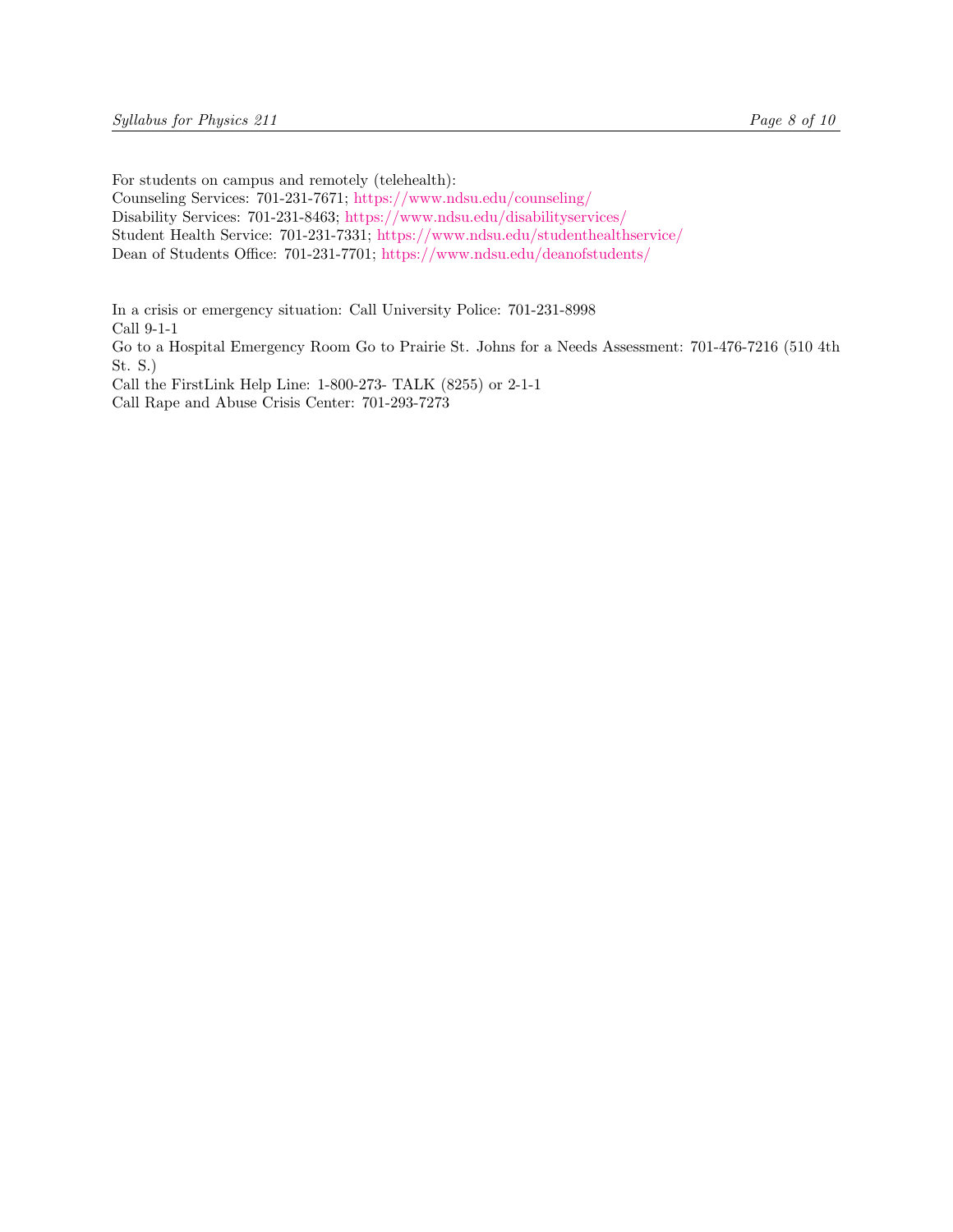# Course Schedule

The following schedule is tentative, and I reserve the right to change it to benefit student learning as the semester progresses. If the exam dates need to be changed, I will notify you at least one week ahead of the new exam date.